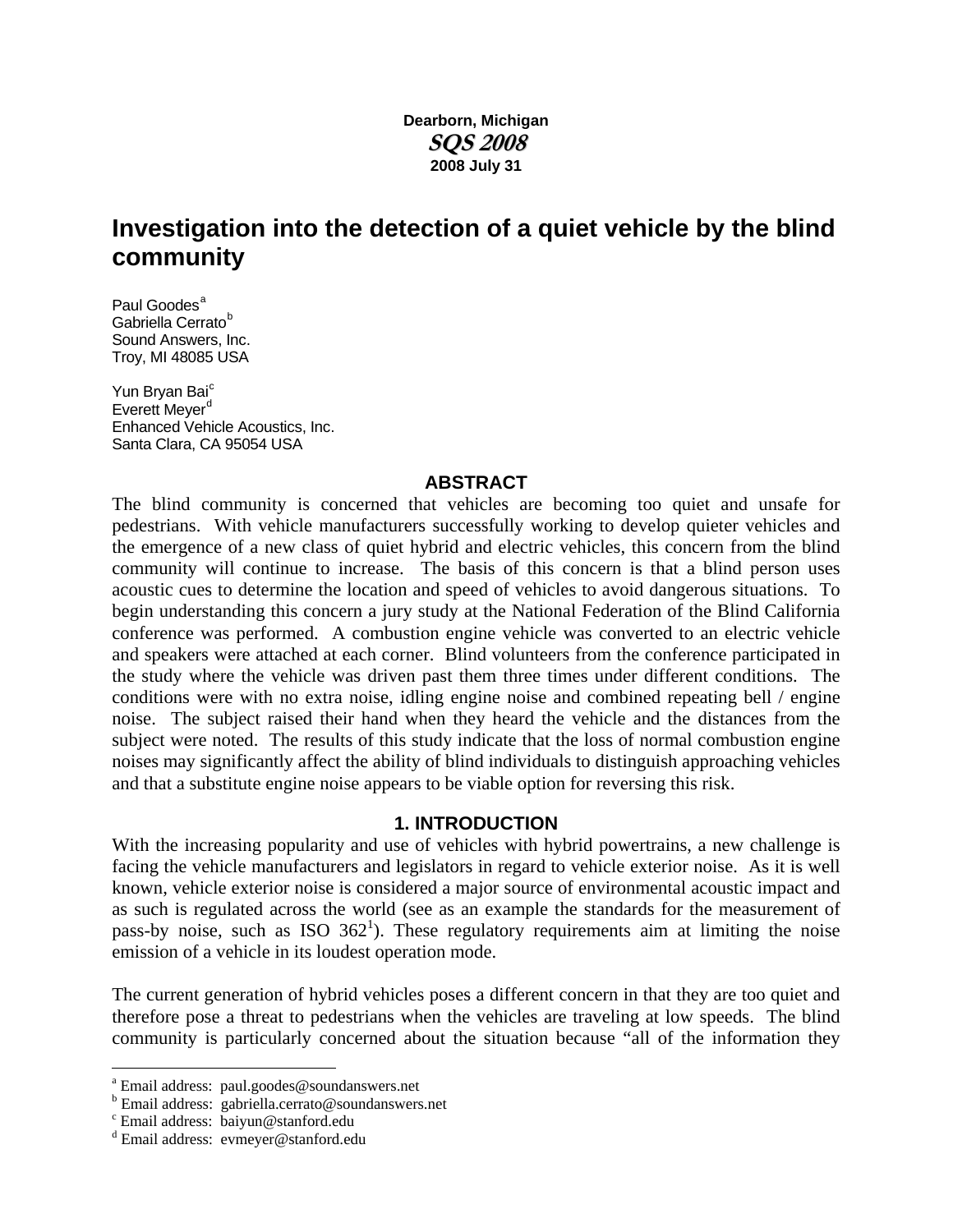need about how traffic flows at a given intersection, comes from the sound of traffic and no other source.<sup>2</sup><sup>2</sup> Preliminary studies have been performed that show a hybrid vehicle provides less auditory warning then a similar sized internal combustion engine vehicle. This helps us to understand the concern the blind community has with detecting a hybrid vehicle in the absence of a visual cue. For a blind person, this is obviously critical for all situations and needs to be addressed before hybrid vehicles become prevalent on the road.

Currently, no automotive industry standard specification exists for testing vehicle exterior noise at low speeds (10-15 mph). Testing has been performed and documented specific to hybrid noise for accelerating vehicles and for vehicles traveling at 30mph<sup>3</sup>. The automotive industry in North America is aware of the hybrid noise issue and has formed a Society of Automotive Engineers sub-committee to study and make a recommendation on how to address this growing concern. This sub-committee includes members of the academic community, automotive community, blind community and the Department of Transportation.

One proposed solution to this situation has been for a hybrid vehicle to produce an artificial noise so that it can be detected in a similar manner to an internal combustion engine vehicle. For this solution, the blind community would prefer the sound to be that of a current internal combustion engine vehicle. Other suggestions for the artificial noise have been to use beeps, bells, "white noise", and steady tones.

The study outlined below investigates the response of blind pedestrians to low speed approaching vehicles with different sound sources. An electric vehicle is equipped with loud speakers and tested at baseline condition, artificial engine noise emitted, and artificial engine noise + bell noise emitted. The set-up and test procedure is discussed as well as the results of the jury voting and comments.

## **2. DESCRIPTION OF TEST**

## **A. Set-up**

A small domestic pick-up truck was converted to an electric vehicle. An additional playback system was installed inside the vehicle that allowed the ability to play back any sound and was equipped with an amplifier and volume control to adjust the levels. Speakers were installed on the outside of the vehicle at each corner as seen in Figure 1.

Testing was performed in a parking lot, 1/8 of a mile from a busy interstate freeway. The parking lot location was in an otherwise quiet commercial area. The parking lot surface was blacktop and cleared of debris before testing.

For all testing the vehicle was driven at a steady 15mph through the evaluation area. The vehicle passed by approximately 15 feet in front of the jurors.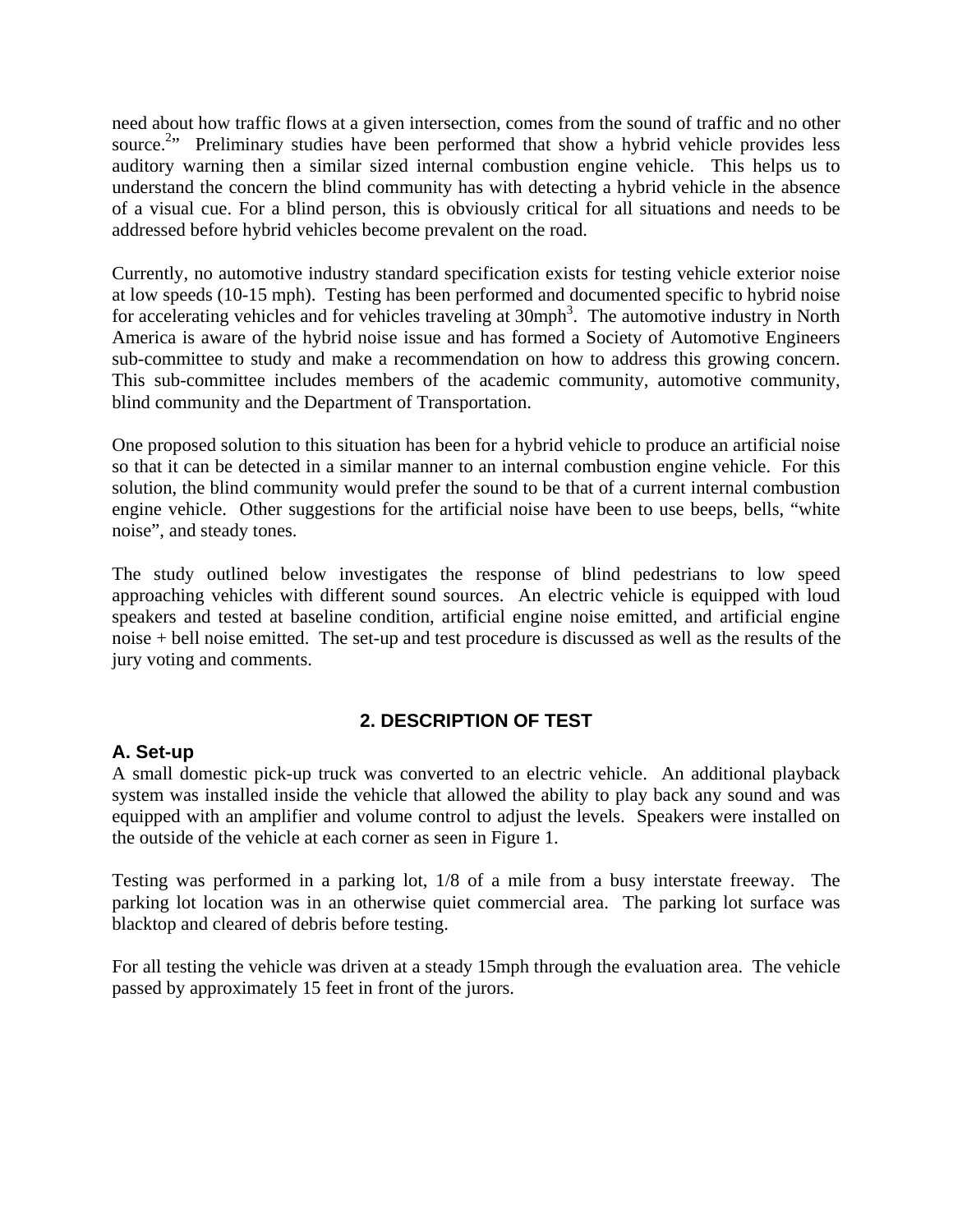

**Figure 1:** Depiction of the electric drive converted test vehicle (a) and external speaker system (b).

## **B. Jurors**

The testing was performed during the National Federation of the Blind California conference and blind volunteers were used as jury subjects. 27 blind adult individuals of both sexes and varying ages came in shifts to a listening station set-up in the parking lot. The volunteers had no other physical handicaps that would require a wheel chair, walker, etc. The jurors would be considered completely mobile blind pedestrians.

The jurors were asked to raise their hands when they first heard the vehicle approaching and to keep it raised as the vehicle passed by. None of the jurors stated they had hearing limitations beyond natural hearing loss due to age. Figure 2 shows an example of the vehicle passing by the jurors.



**Figure 2:** Example vehicle pass-by of blind jury participants.

## **C. Test Conditions**

The testing was performed with the jury under three conditions: Vehicle passing by with no sound emitted, vehicle passing by with engine sound emitted from speakers, vehicle passing by with engine sound and bell noise emitted from speakers.

## **Condition 1**

The first pass was with the vehicle running on the electric motor with no extra noise emitted from the speakers. In this condition the sound from the vehicle is primarily tire noise. The sound is similar although subjectively louder then a typical electric golf cart.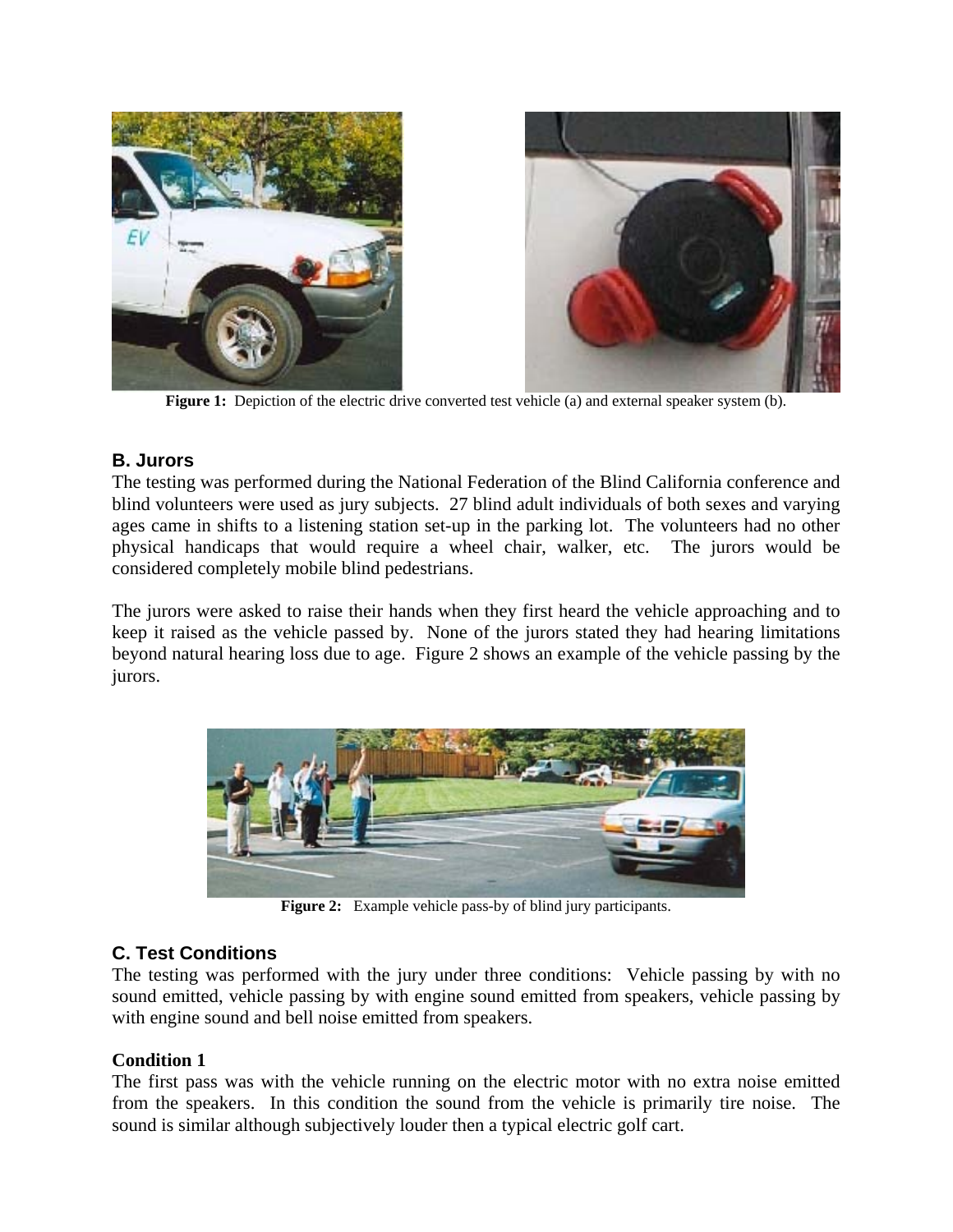#### **Condition 2**

The second pass was similar to the first pass with the difference being the engine sound generated by the four speakers. The sound being produced was idle noise from a diesel engine pick-up truck. The noise was recorded with one microphone at the driver's side front edge of the vehicle at a distance of 1 meter. The playback level was set accordingly to match the level of the recorded vehicle.

The sound signature is shown in Figure 3 below indicating typical diesel engine noise. The sound is made up of several tones related to engine rpm and they vary slightly across time due to slight changes in engine speed during idle. Subjectively it is a very typical engine sound that is easily identifiable as the noise produced by an internal combustion engine vehicle.



**Figure 3:** Vehicle sound sonogram of diesel engine idle used for play back during condition 2 test.

#### **Condition 3**

For the third pass the sound was altered by introducing a 100ms bell like tone that repeated every 2 seconds over the standard engine noise. At the 15mph test speed this resulted in a bell sound initiated approximately every 44 feet. A bell sound was selected because it is often mentioned as the standard warning sound during discussions between the blind community and the automotive community. This particular bell sound was selected because it is the sound produced as a warning signal for several other applications. The primary frequency of the bell was 510Hz with its harmonics extending in to the higher frequencies. The sonogram of the sound is shown in Figure 4 below.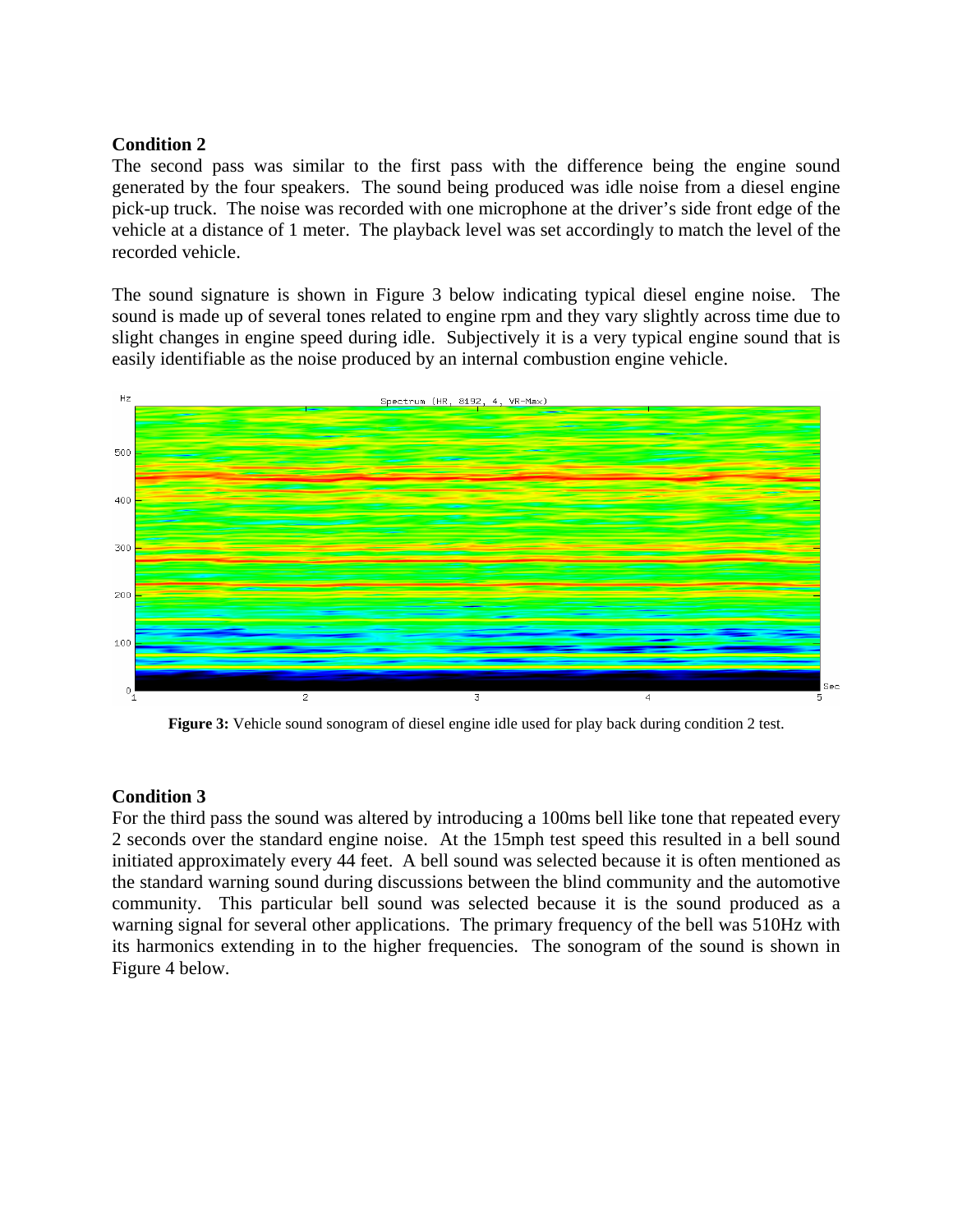

**Figure 4:** Vehicle sound sonogram of diesel engine idle with bell noise used for play back during condition 3 test.

The bell sound was superimposed on the idle engine noise sound. The engine noise was kept at the same level as the Condition 2 and the bell noise was added to be 10dB higher. The overall dBA sound level versus time is shown in Figure 5 below. Diesel only noise is shown in red, diesel + bell is shown in blue.



**Figure 5:** Overall sound level for Condition 2 (engine noise) and Condition 3 (engine plus bell noise) tests.

#### **D. Test Procedure**

The test set-up is shown below with the vehicle passing in front of the jurors at a steady 15mph. The jurors were asked to raise their hands when they could hear the vehicle moving towards them. For logistic reasons, the voting was noted in three different measurement ranges. Voting was counted when the vehicle was between 75 to 100 feet from the juror, 20 to 30 feet from the juror and 5 feet from the juror.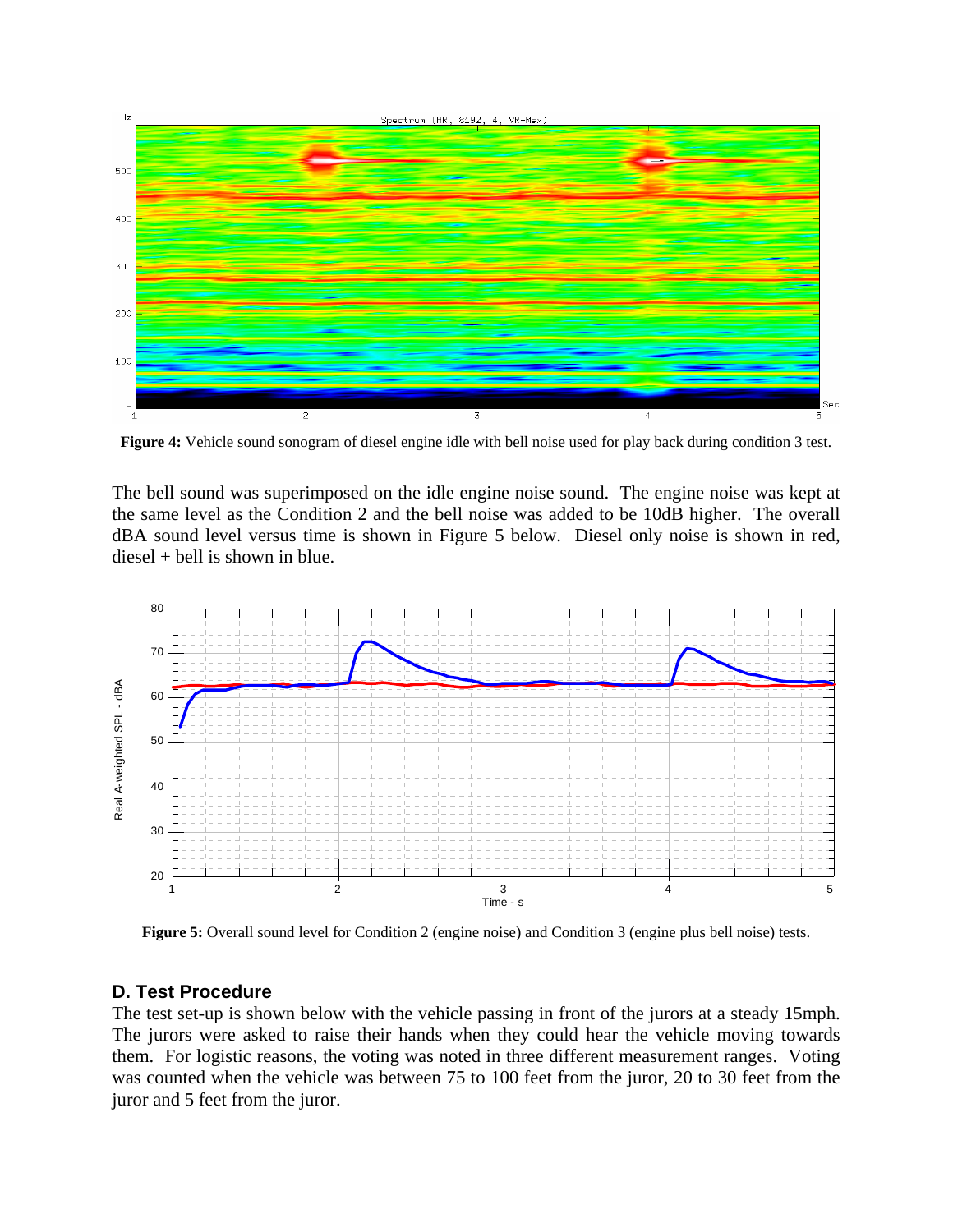The vehicle always made passes in the same direction and the three conditions were tested one after another with only the break to return the vehicle to the start position. Figure 6 is an illustration of the test set-up.



**Figure 6:** Schematic of test set-up showing vehicle direction, evaluation areas and juror location.

Immediately after the third pass, the jurors were asked a series of questions and their comments were recorded.

How do you feel about the quiet car issue?

What did you think about the trial?

Which was your preferred sound (condition  $1 - 3$ )?

Do you have any comments or questions?

## **3. DISCUSSION OF RESULTS**

## **A. Jury Voting**

Voting was recorded for each juror by evaluating if their hand was raised as the vehicle passed through each test range. The data reported in Table 1 is the accumulated count for each range so a juror that heard the vehicle at 20-30 feet would always be counted as hearing the vehicle at 5 feet.

|                                     | 75-100 feet | <b>20-30 feet</b> | 5 feet |
|-------------------------------------|-------------|-------------------|--------|
| <b>Condition 1</b>                  |             |                   | 27     |
| (electric motor only)               |             |                   |        |
| <b>Condition 2</b>                  |             |                   | 27     |
| (engine idle sound added)           |             | 19                |        |
| <b>Condition 3</b>                  |             | 20                | 27     |
| (engine idle with bell sound added) |             |                   |        |

**Table 1:** Jury voting results for each of the three test conditions

These results confirm the results from previous studies that a hybrid vehicle provides less auditory warning then a similar size internal combustion engine vehicle<sup>4</sup>. The data also show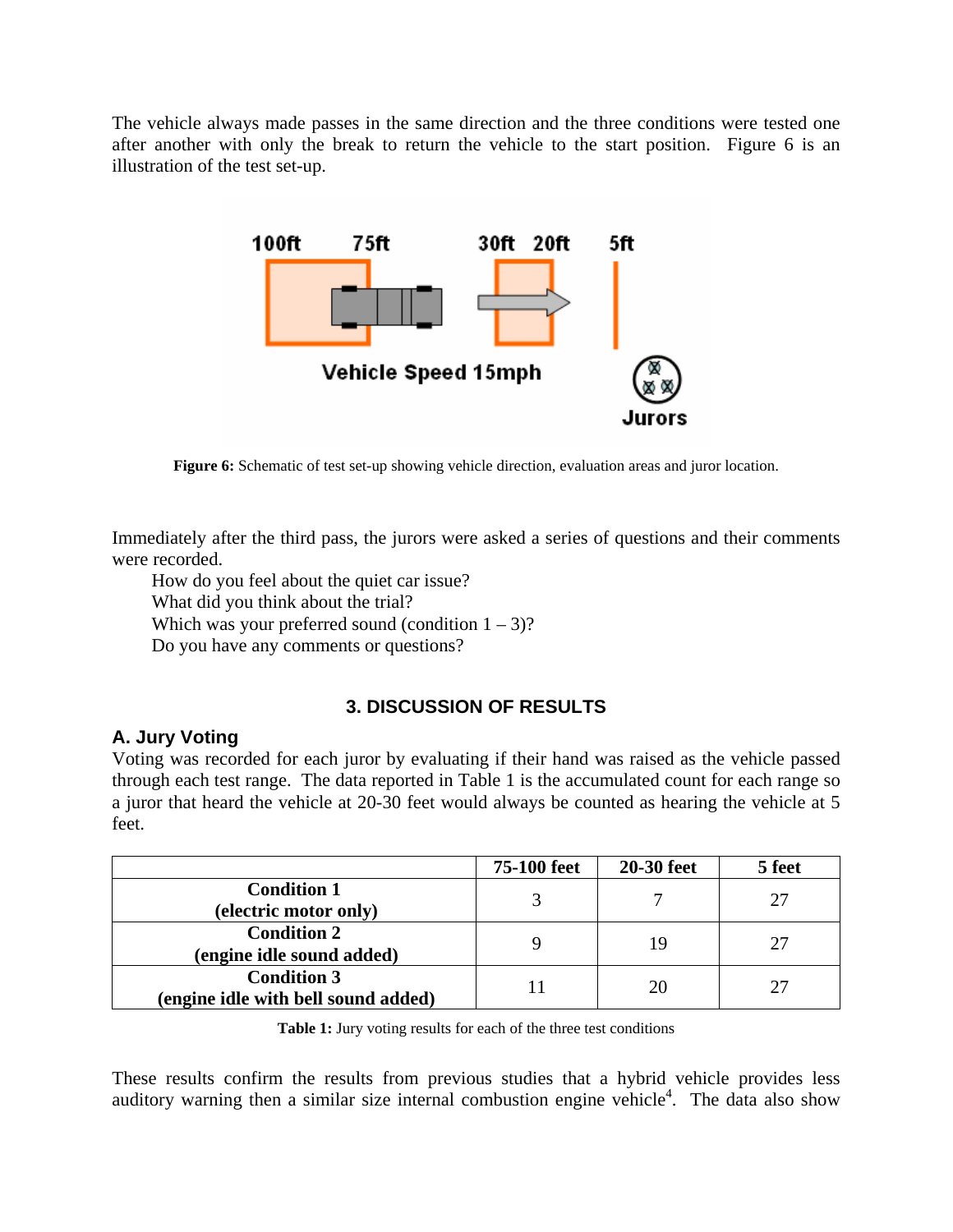that a bell sound added to the engine noise and repeating every 2 seconds does not significantly improve the auditory warning time of the vehicle to the juror.

## **B. Jury Comments**

All of the jurors were interested in the quiet car issue. The vast majority were concerned that the hybrid vehicle poses a danger to them as pedestrians in several environments including parking lots, stop signs and intersections.

The rest of the comments can be broken into vehicle condition:

#### **Condition 1**

"It was impossible to hear it very clearly" "The chassis made the most noise" "I could hear the tires on the ground but not the truck"

## **Condition 2**

"Sounds like a car…easy to hear…a car noise is perfect –keep that" "Much better then anything else"

#### **Condition 3**

"No, no, no! Totally confusing" "There are enough beeps…I'm not sure I'd know what to make of it" "I couldn't tell if the sound was coming or going"

## **C. Summary**

The results of this jury trial with members of the blind community show a clear difference in the detection of a vehicle based upon the engine noise at low speeds.

The overall sound level of the vehicle is an important factor for detection. A bell noise improves detection range but even at relatively low speeds the 2 second time between occurrences may not provide an improvement in reaction time to a blind pedestrian, especially as a bell noise may be harder to localize and interpret.

A synthetic sound like a bell was not preferred by any of the jurors for identifying and locating the vehicle. The engine noise was the preferred sound as an auditory warning for the vehicle.

Using sound producing devices is a viable option for increasing the auditory warning time of an electric motor powered vehicle.

#### **4. NEXT STEPS**

The results of this jury trial with members of the blind community show a clear difference in the detection of a vehicle based upon the engine noise at low speeds. Further research is needed to clarify if these same detection differences may apply to the general population under conditions or in scenarios where vision is impaired or limited.